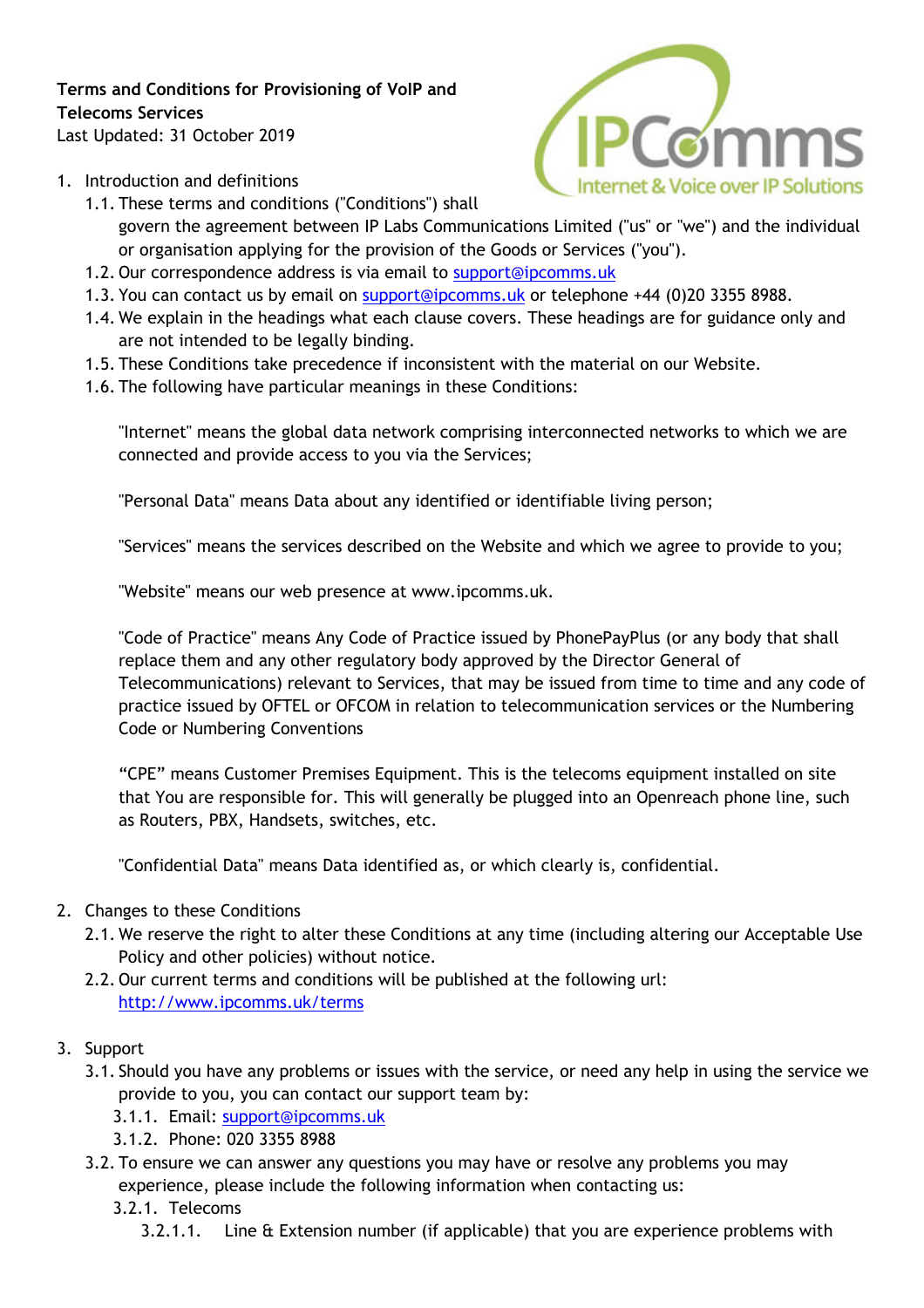- 3.2.1.2. Number you are trying to call (if applicable)
- 3.2.1.3. Date and Time the problem occurred
- 3.2.1.4. Full description of the fault, including error messages, error tones and anything else that may be helpful
- 3.2.2. Broadband
	- 3.2.2.1. Number your broadband is on
	- 3.2.2.2. Full description of error messages you may see, such as errors produced by your browser, etc
- 3.2.3. Billing
	- 3.2.3.1. Your invoice number your query refers to
	- 3.2.3.2. Keep in mind your first bill may include more than one month's rental as your bill will include charges from the day you signed up to the billing date and then one month rental in advance
- 3.3. Should we send out an engineer to your premises to resolve a fault, and the fault is found with the CPE, or a fault caused by tampering, or anything else on-site that interferes with the correct working of the system, you may be held liable for the costs incurred. These costs can vary depending on the work involved.
- 4. Complaints
	- 4.1. We are committed to providing You with an excellent service and taking the time to listen to any concerns or grievances you may have about the service we provide. In the first instant please follow our support procedure, but if you are not satisfied with the outcome you can lodge a formal complaint by emailing complaints@ipcomms.uk.
	- 4.2. We aim to respond to your complaints within 1 business day and resolve any concerns you may have as soon as possible, but in the unlikely event that your complaint has not been resolved to your satisfaction within eight weeks, you may use our alternative dispute resolution scheme.

# 5. Security

- 5.1. You must:
	- 5.1.1. keep your username and password secure (and we may change these at any time for good reason);
	- 5.1.2. if requested use your username and password when giving instructions (and we are authorized to comply with instructions containing your username and password);
	- 5.1.3. take reasonable steps in respect of matters in your control to minimize any risk of security breaches in connection with the Services;
	- 5.1.4. notify us of any unauthorised access to your account which you believe may affect the overall security of our systems; and
	- 5.1.5. comply with our security checks.
- 5.2. For the avoidance of doubt you will be liable for any costs arising from any unauthorised use of your account.
- 6. Services and uptime
	- 6.1. We will supply the Services with reasonable skill and care.
	- 6.2. However, we do not guarantee:
		- 6.2.1. that the Services will be uninterrupted, secure or error-free; or
		- 6.2.2. that any Data generated, stored, transmitted or used via or in connection with the Services will be complete, accurate, secure, up to date, received or delivered correctly or at all.
	- 6.3. We may have to suspend the Services for repair, maintenance or improvement. If so, we will restore them as quickly as is reasonably possible, and aim to do such work during quieter periods.
	- 6.4. We aim to provide a high quality service to you and while we make no guarantees of any sort, nor will we be held liable for failing to achieve our targets, we do endeavour to provide: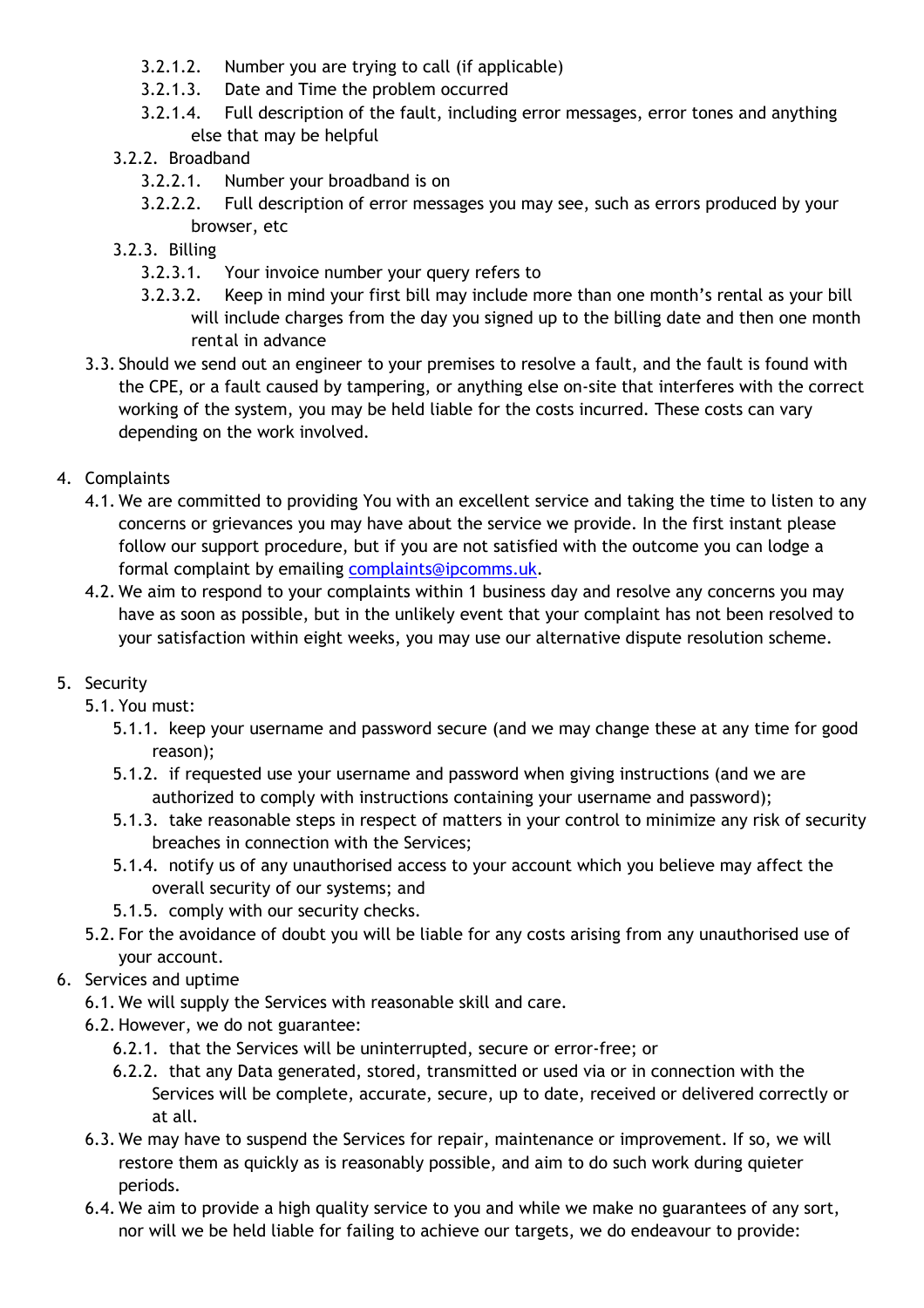- 6.4.1. a 99.9% uptime during office hours (Mon Fri, 09:00 18:00 excluding bank holidays)
- 6.4.2. Resolution of service affecting faults within 2 hours
- 6.4.3. Resolution of non-service affecting faults within 1 business day
- 7. Specific Conditions on the Provision of Telephony Services
	- 7.1. By purchasing our Telephony Services (VoIP) you confirm that you understand that our services:
		- 7.1.1. may not offer all of the features you may expect from a conventional phone line;
		- 7.1.2. may sometimes be unavailable as a result of things over which we have no control, for example, the weather, power disruptions and failures of your internet service provider (ISP) or broadband connection and you understand that in such circumstances all services (including 999/112 public emergency call services) will also be unavailable;
		- 7.1.3. currently we may not be able to provide your phone number and location details to the operator if you make a public emergency services call. You will have to provide your location information and phone number verbally to the operator; and
		- 7.1.4. may not be able to offer you the ability to transfer (port) your existing number to an alternative service if your service ends due to circumstances beyond our control
		- 7.1.5. You will lose your assigned phone number if you cease your service with us, or your account is closed by us due to your breach of contract or your failure to settle your bills by the date due.
	- 7.2. You agree to adhere to all the relevant telephony regulations applicable, including to regulations imposed by the Telephone Preference Service (TPS), PhonePayPlus and/or OFCOM or any other competent or governmental communications organisation.
	- 7.3. You agree to indemnify Us of all costs and liabilities arising out of claims which results from, or involve an allegation of, any breach of the Code of Conduct as set out by PhonePayPlus, TPS or any other competent or governmental communications organisation.
- 8. Your obligations
	- 8.1. You must comply with our reasonable instructions and requests concerning the Services.
	- 8.2. You must provide us with up to date contact details of one or two named representatives with whom we are authorised to deal (including email addresses) and promptly notify us of any changes. We rely on this information for various reasons including the transmission of renewal notices and other important information concerning the Services.
	- 8.3. You must comply with the Code of Practice and bring it to the attention of your authorised users.
	- 8.4. You are responsible for all persons who use your username and password to access the Services, whether authorised or not, unless acting on our behalf.
	- 8.5. There is a risk that Numbers allocated may be irretrievably lost on suspension or termination of Services. It is your responsibility to ensure that all outstanding invoices are paid by the due date.
	- 8.6. You must ensure your bills are paid on-time. It is your responsibility to ensure payment clears in our account before the due date on your invoice
	- 8.7. You must ensure faults are correctly reported according to the guidelines set in clause 3
- 9. Restrictions
	- 9.1. You must refrain from transferring any illegal material or engage in unlawful activities via your use of the Services.
	- 9.2. You must refrain from sending menacing, offensive, defamatory, obscene, indecent or abusive messages or telephone calls whilst using the Services.
	- 9.3. You must not use or permit the usage of the Services in a manner that is inconsistent with any and all applicable laws and regulations.
	- 9.4. You must not use the Services to send bulk unsolicited commercial telephone calls.
	- 9.5. You warrant that your use of the Services will not infringe any third party intellectual property or other rights.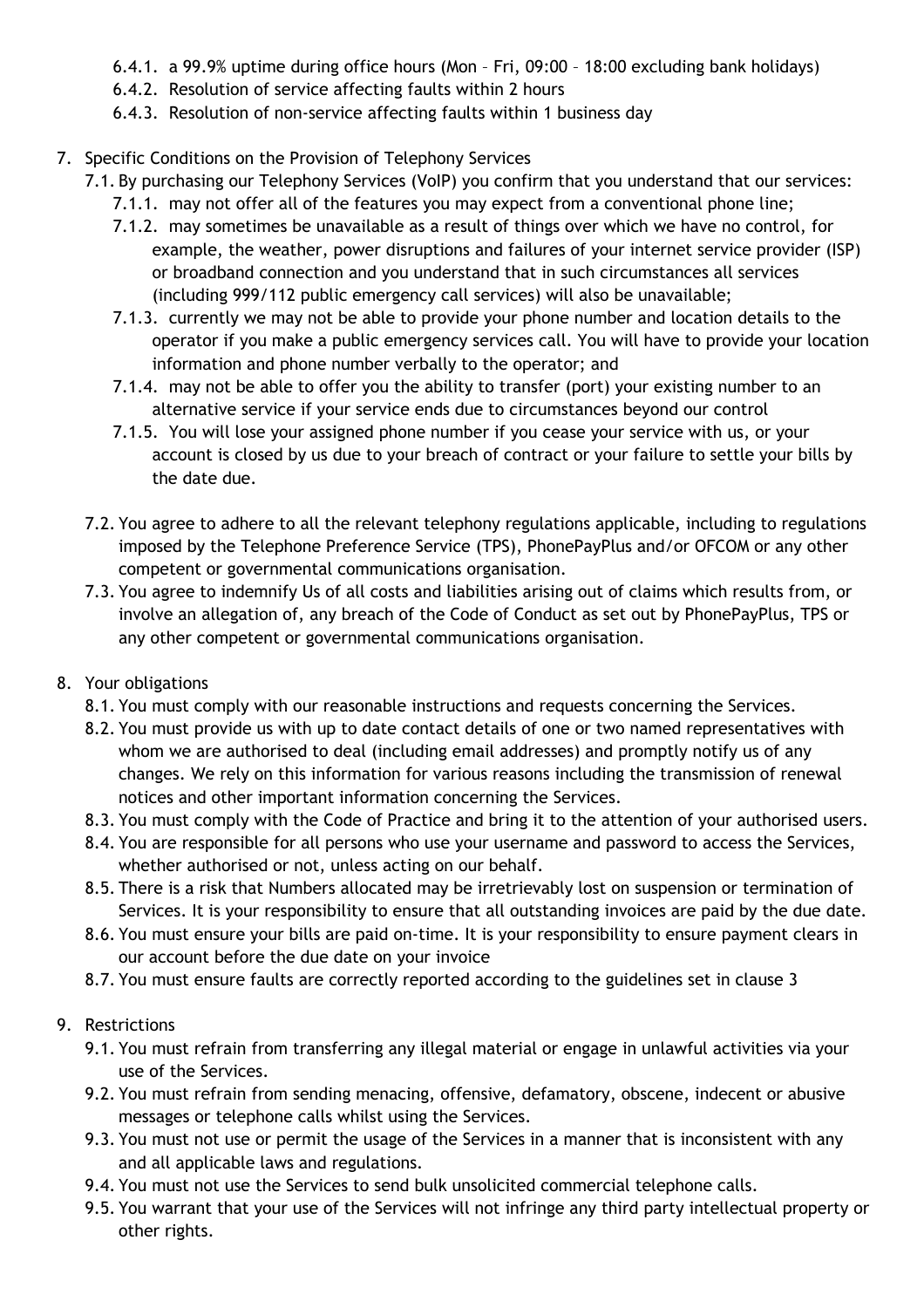- 9.6. You must not embark on any course of action, whether by use of your telephone or any other means, which may cause a disproportionate level of activity (for example, encouraging large numbers of inbound phone calls) without providing us at least seven day's prior notice in writing. If you give notice or we otherwise become aware of such disproportionate use we may:
	- 9.6.1. move your service to a dedicated service and charge our then current rate as detailed on our Website; or
	- 9.6.2. terminate some or all of the Services forthwith.
- 9.7. For an Internet Telephony Service, we consider the use of more than 2 concurrent calls per registered extension to be a disproportionate level of activity.

## 10. Personal Data

- 10.1. We will process your Personal Data only in compliance with our privacy policy, which is available at http://www.ipcomms.uk/privacy
- 10.2. You consent to such processing and confirm that you have shown our privacy policy to, and obtained similar consent from, any third party individuals whose Personal Data you have supplied to us and will continue to do so in the future.
- 11. Risk and Title to Goods
	- 11.1. Risk shall pass to you on delivery, but the Goods shall remain our property until such time as full payment has been received.
- 12. Limitation of liability
	- 12.1. Nothing in these Conditions in any way excludes or restricts our liability for negligence causing death or personal injury or for fraudulent misrepresentation or for anything which may not legally be restricted. Nor does it affect consumers' statutory rights.
	- 12.2. Our liability in contract, tort (including negligence) or otherwise in connection with these Conditions for any one event or a series of events is limited to the price of the Goods, or the payment we received from you for the Services in the last billing month before the event(s) complained of.
	- 12.3. In no event (including our own negligence), and even if we have been advised of the possibility of such losses, will we be liable for any:
		- 12.3.1.economic loss (including, without limitation, loss of revenue, profit, contract, business or anticipated savings);
		- 12.3.2.loss of goodwill or reputation;
		- 12.3.3.special, indirect or consequential loss; or
		- 12.3.4.loss of Numbers allocated.
	- 12.4. We have no liability for goods and services provided by third parties.
	- 12.5. To the extent allowed by law, we exclude all conditions, terms, representations and warranties, whether imposed by statute or by law or otherwise, that are not expressly stated in these Conditions including, without limit, the implied warranties of satisfactory quality and fitness for a particular purpose. Consumers' statutory rights are unaffected.
- 13. Indemnity
	- 13.1. You will indemnify us against all claims, damages, liabilities, costs (including reasonable legal fees) directly or indirectly related to your use of the Services or breach by you of these Conditions.
- 14. Billing & Rates
	- 14.1. You will be billed either as a pre-paid customer or monthly invoice as decided by us based on the Service you subscribe to and your credit status.
	- 14.2. Call Charges are calculated on a per minute basis, with a minimum charge of 2p per call. The latest Rates will be available on request.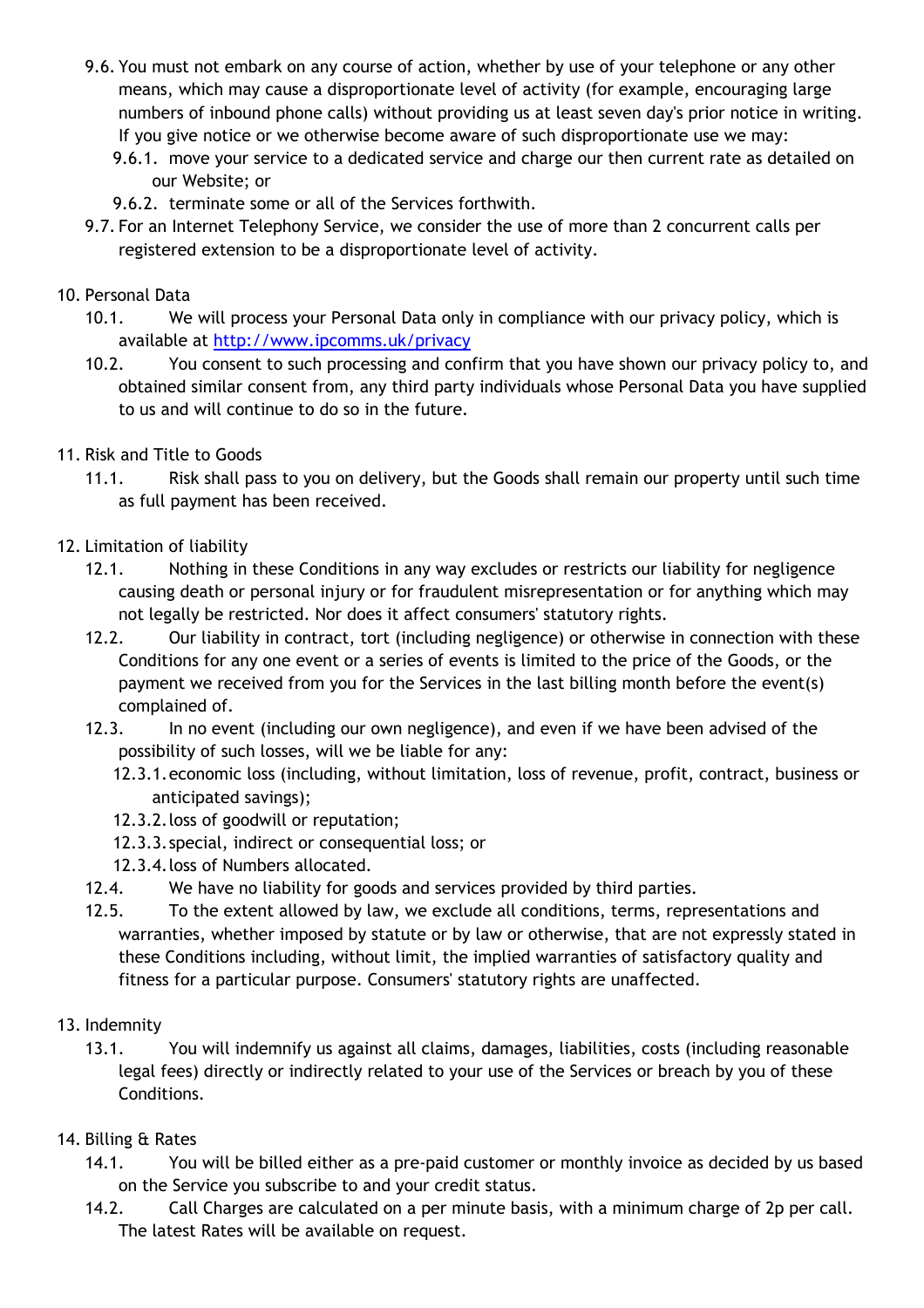- 14.3. While you may be able to view up to date information on your usage, the charges may be adjusted on your monthly bill based on billing information we receive from our suppliers.
- 14.4. Our call charges may change from time to time and the latest rates will be available on our Website.
- 14.5. While we endeavour to ensure that our Rates tables contain accurate information, we cannot guarantee its accuracy and may be different from your monthly bill. It may also be possible to phone other destinations not covered in our Rates table (such as Premium rate numbers) and these will be billed accordingly.
- 14.6. Charges will be calculated by reference to the data recorded by Us or on Our behalf and not by reference to data logged or recorded by any other party.
- 14.7. Premium rate numbers will be subject to a surcharge.

# 15. Payment

- 15.1. You must pay the fees (together with VAT and any applicable taxes) specified on our Website when you order Goods or order or renew any Services.
- 15.2. Payment for Goods and Service must be made by Direct Debit, Credit or Debit Card. All other payment methods may be rejected or subject to a manual payment transaction fee as set out in our Charges Schedule below
- 15.3. Payment must be made by the due date on your invoice which is typically 14 days from the date of invoice.
- 15.4. Payment must be made without deduction or set-off.
- 15.5. All fees are non refundable unless otherwise stated.
- 15.6. Invoices overdue for more than 7 days may be result in Service suspension without notice.
- 15.7. All fees remain payable where we suspend the Services in accordance with these Conditions.
- 15.8. You will also be liable for any rental charges that may have been accrued during the suspension of your account.
- 15.9. We may impose a credit limit on your account and/or require a deposit as security for paying bills.
- 15.10. Prepaid accounts will need to be topped up and in a positive balance in order to make calls. It is also important to note that calls will be cut off once your balance reaches £0.
- 15.11. Prepaid accounts may be terminated if the balance is less than £1.00p for more than three months.
- 15.12. Prepaid accounts may be terminated if no outgoing calls are made, or the balance is topped up for 12 months.

# 16. Duration and termination

- 16.1. Unless otherwise specified, all services are subject to a minimum contract period of 12 months.
- 16.2. Subject to clause 16.1, either party may terminate this agreement (as regards some or all of the Services) at any time for any reason by giving to the other 30 days written notice provided that the minimum term has expired.
- 16.3. We may terminate this agreement (as regards some or all of the Services) or suspend some or all of the Services immediately on written notice:
	- 16.3.1.if you breach any the terms and obligations under these Conditions and, if remediable, having received from us a written notice stating the intention to terminate these conditions if not remedied, fail to remedy the breach within 14 days;
	- 16.3.2.if you are subject to a resolution for winding up or a petition for bankruptcy or liquidation or there is a proposal or you enter into any arrangement or composition with your or for your creditors or a receiver or liquidator or trustee in bankruptcy is appointed over you or any of your assets or any similar circumstances; or
	- 16.3.3.if we are required to do so by a competent or regulatory authority; or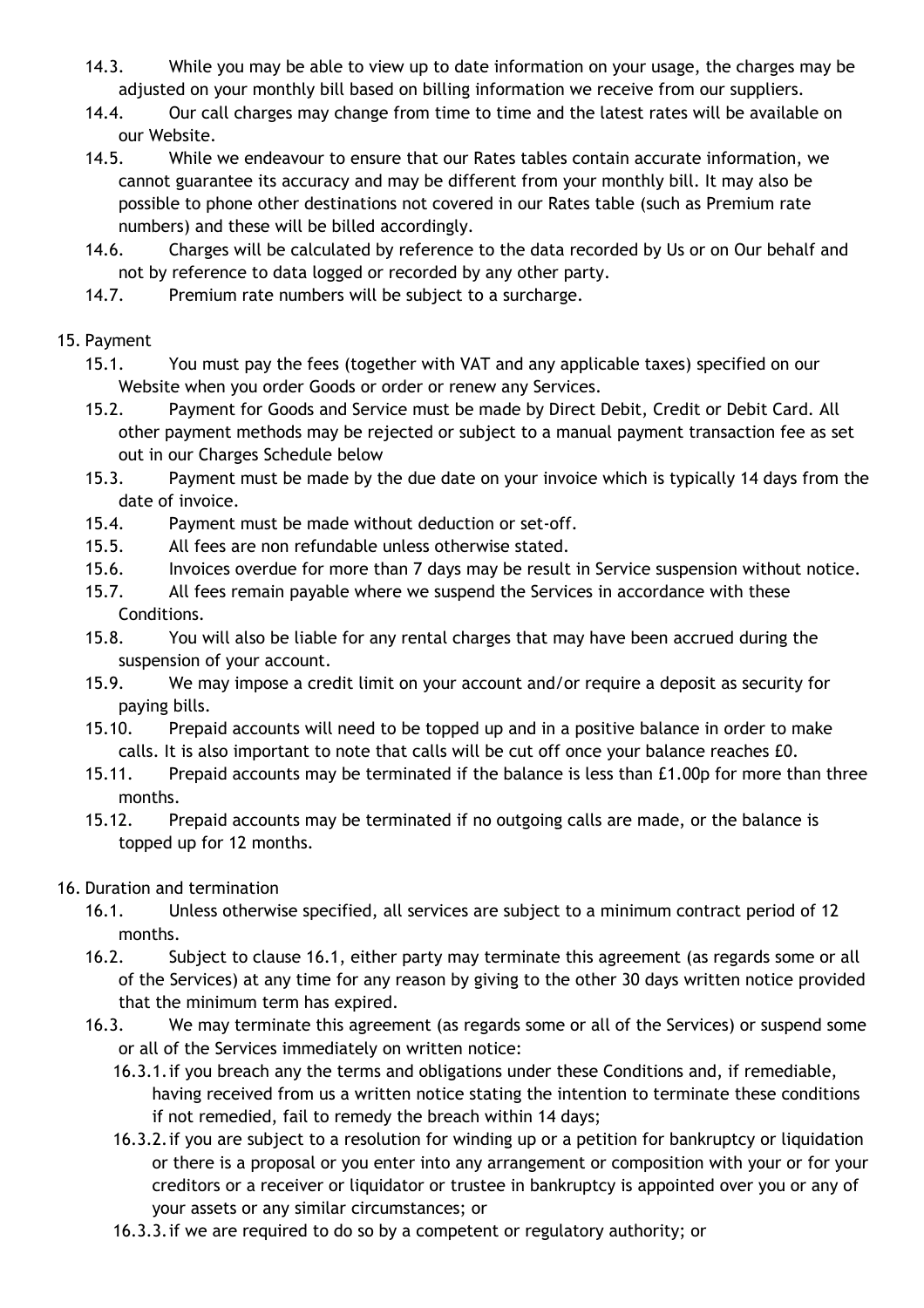16.3.4.if we suspect your account is being used to engage in unlawful activities

- 16.4. On termination of this agreement or suspension of Services for any reason:
	- 16.4.1.we will immediately stop supplying, and will terminate access to, the relevant Services. This may involve irretrievable loss of Numbers allocated.
	- 16.4.2.all licenses granted by us to you will terminate;
	- 16.4.3.any fees due remain payable and, if already paid, will be non-refundable.
	- 16.4.4.your accrued rights and liabilities will be unaffected.
- 17. Assignment
	- 17.1. This Agreement shall not be assigned or transferred (nor the performance of any obligations hereunder sub-contracted) by either Party except that We may assign, novate or transfer our rights and obligations under this Agreement without the consent of Customer.
- 18. Confidentiality
	- 18.1. We both agree not to use for any purpose apart from this agreement or disclose any Confidential Data received from the other party.
	- 18.2. This clause does not apply to Information which:
		- 18.2.1.enters the public domain other than through breach of this clause;
		- 18.2.2. is or becomes independently known to the receiving party free from any confidentiality restriction;
		- 18.2.3.is required to be disclosed by applicable law or competent authority;
		- 18.2.4.is reasonably disclosed to employees, suppliers or others for the proper performance of these Conditions;
		- 18.2.5.is reasonably disclosed to professional advisers; or
		- 18.2.6.we are otherwise permitted to disclose in accordance with these Conditions.
- 19. Notices
	- 19.1. You should send any notices under these Conditions to the support email address given at the top of these Conditions.
	- 19.2. We shall send any notices in accordance with the most recent contact information which you have provided to us.
	- 19.3. Notices shall be deemed to be received:
		- 19.3.1.By email on the day sent unless the contrary is proved.
		- 19.3.2.By post on the day the notice has been delivered
- 20. General
	- 20.1. These Conditions represent the entire agreement of the parties relating to its subject matter. It supersedes all prior agreements and representations. We are not bound by, nor should you rely on, any oral representations or representations by any agent or employee of any third party you may use to apply for our Services.
	- 20.2. If any part of these Conditions is deemed void for any reason, the offending words shall be deemed deleted and the remainder shall continue in full force.
	- 20.3. You may not assign these Conditions or subcontract or resell any of the Services without our prior written consent. We may assign these Conditions or subcontract any of the Services.
	- 20.4. We shall not be liable for failure to perform or delay in performing any obligation under these Conditions if the failure or delay is caused by any circumstances beyond our reasonable control, including but not limited to failure of any communications, telecommunications or computer system.
	- 20.5. No firm, person or company which is not a party to these Conditions shall have any right under the Contract (Rights of Third Parties) Act 1999 to enforce any provision of these Conditions.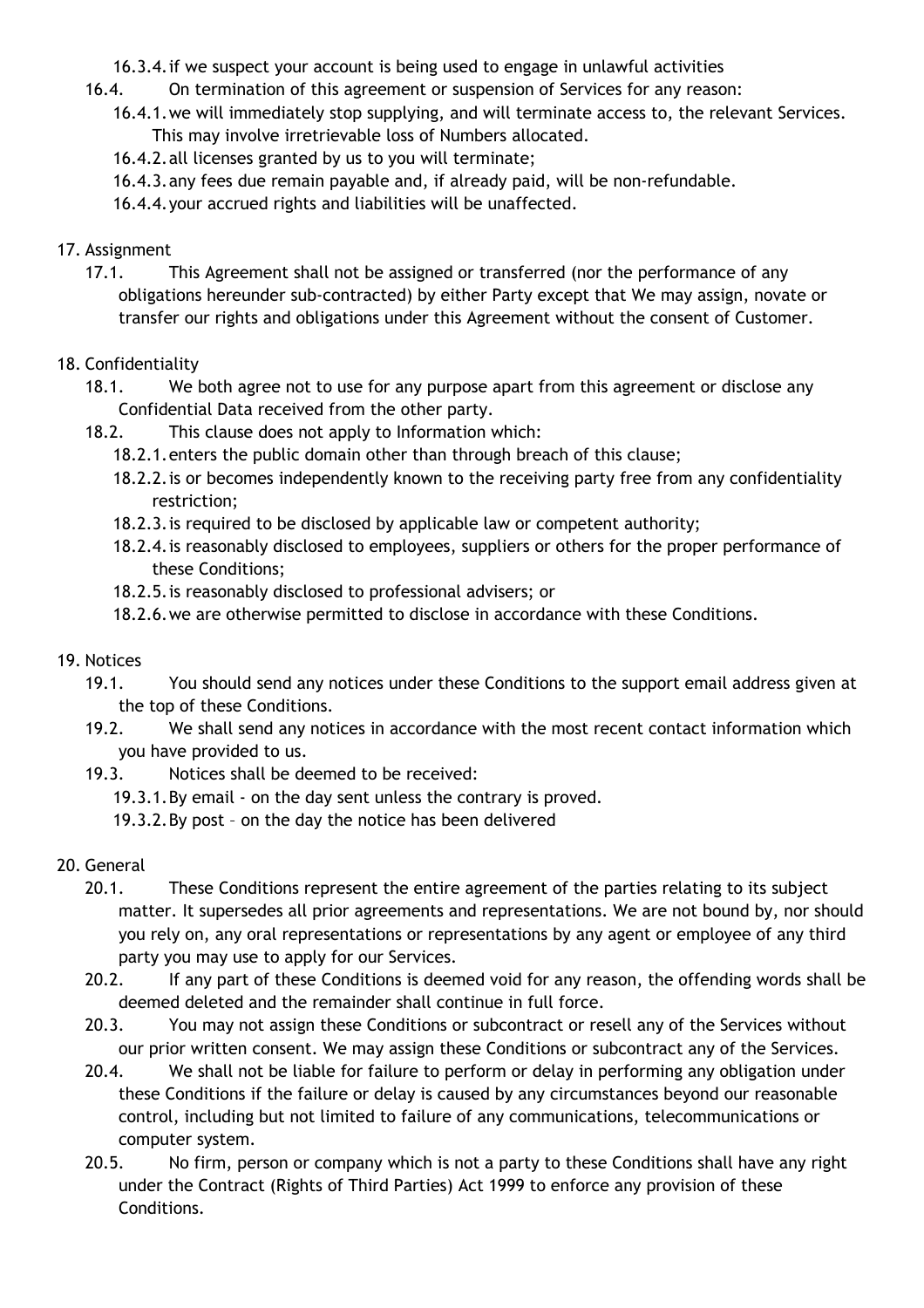- 20.6. The failure to exercise or delay in exercising a right or remedy under these Conditions shall not constitute a waiver of the right or remedy.
- 20.7. Nothing in these Conditions shall be construed as creating a partnership or joint venture of any kind between us.

#### 21. Choice of law

21.1. This agreement is governed by English law and is subject to the exclusive jurisdiction of the courts of England & Wales.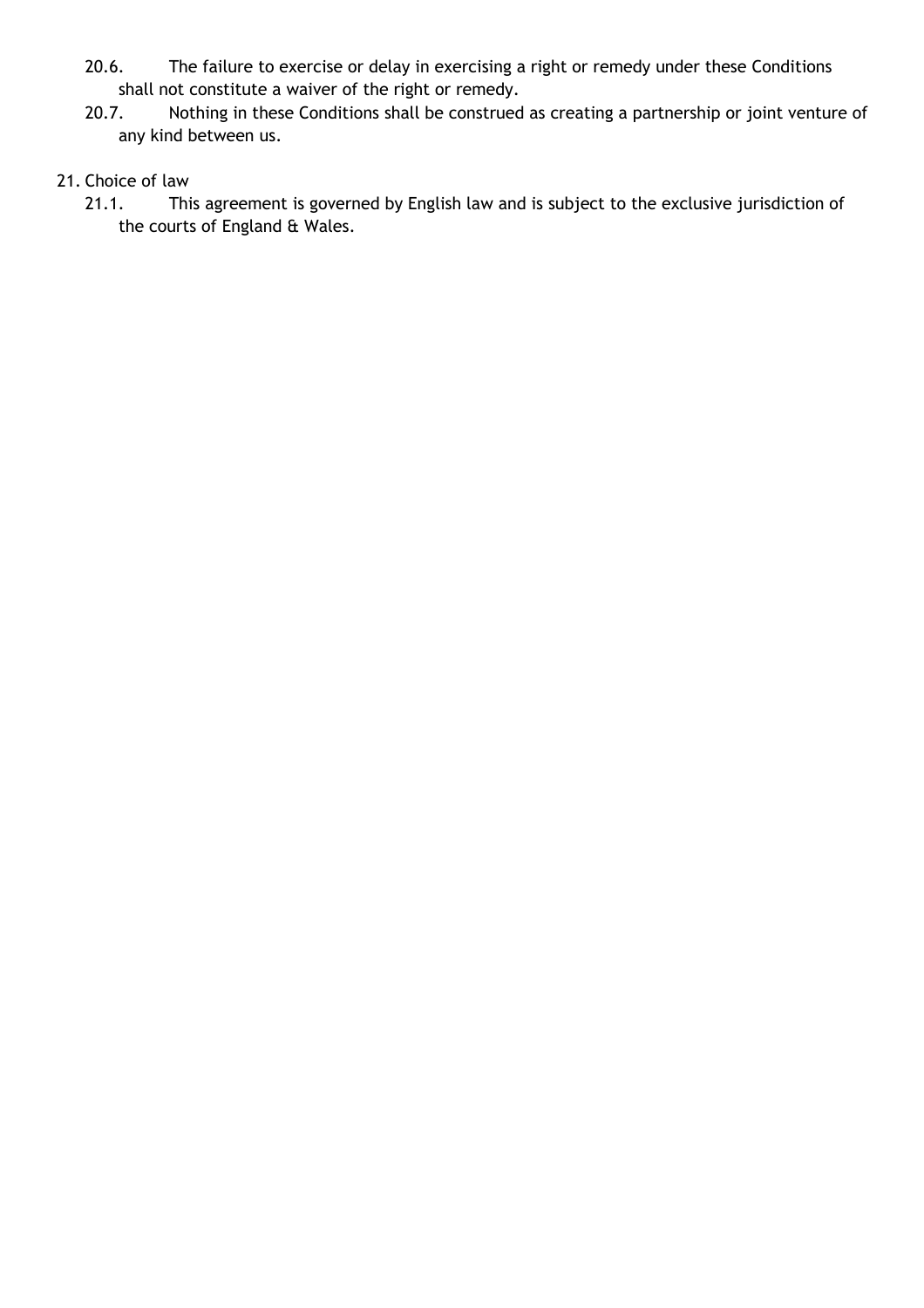| <b>Item</b>                                                   | Fee     |
|---------------------------------------------------------------|---------|
| Account activation following Suspension                       | £50     |
| Bounced Cheque / DD payment                                   | £20     |
|                                                               |         |
| On-site Engineer visit - First Hour                           | £125    |
| On-site Engineer visit - per additional hour                  | £75     |
| Missed Engineer Appointment                                   | £100*   |
|                                                               |         |
| ADSL Cancellation - per circuit                               | £30     |
| Cancellation or delay of a Cancellation request - per circuit | £25     |
|                                                               | Min £65 |

\* Missed Engineer Appointments can have additional charges from our suppliers. We will pass on these costs if you have missed an appointment.

# **SCHEDULE B – Inclusive Call Packages**

The following Terms & Conditions apply in addition to our standard Terms & Conditions

- 1. Service Description
	- 1.1. Services included under this heading includes inclusive call packages as agreed between both parties from time to time
- 2. Unless otherwise agreed, all call packages will be subject to a minimum term of 12 months, after which 30 days notice can be given to cancel the package
- 3. Unless otherwise agreed, Acceptable use of the inclusive call packages are:
	- 3.1. Monthly charges are per user or single channel.
	- 3.2. The monthly limit to be considered normal use would be 5,000 minutes per user per month
	- 3.3. No automated diallers / scripts are allowed to be used

# **SCHEDULE C – 0844 Numbers**

The following Terms  $\hat{\alpha}$  Conditions apply in addition to our standard Terms  $\hat{\alpha}$  Conditions

- 1. Service Description
	- 1.1. Services included under this heading includes all services sold by Us via any of our Websites, or by telephone, that consists or is advertised as being an offering of 0844 or 0843 numbers whereby calls are forwarded to a UK Landline number at no cost to You.
- 2. Numbers, Allocation and Restrictions
	- 2.1. Numbers allocated may be a 0844 or 0843 prefixed number.
	- 2.2. Numbers that do not receive any incoming calls for a 3-month period may be released and recycled. You may not be able to regain the number once it has been released.
	- 2.3. Only Calls Forwarded to UK Geographical Numbers are allowed. If you require forwarding to a destination other than a UK Geographical Number then you will need to order our Number Forwarding Service from our website at http://www.ipcomms.uk
- 3. Fees & Charges
	- 3.1. No charge is made to You for the delivery of this service.
	- 3.2. Callers may be charged up to 5p / minute for calls made to these numbers from a BT line. Other networks may vary.
	- 3.3. You are not entitled to any revenue share on these numbers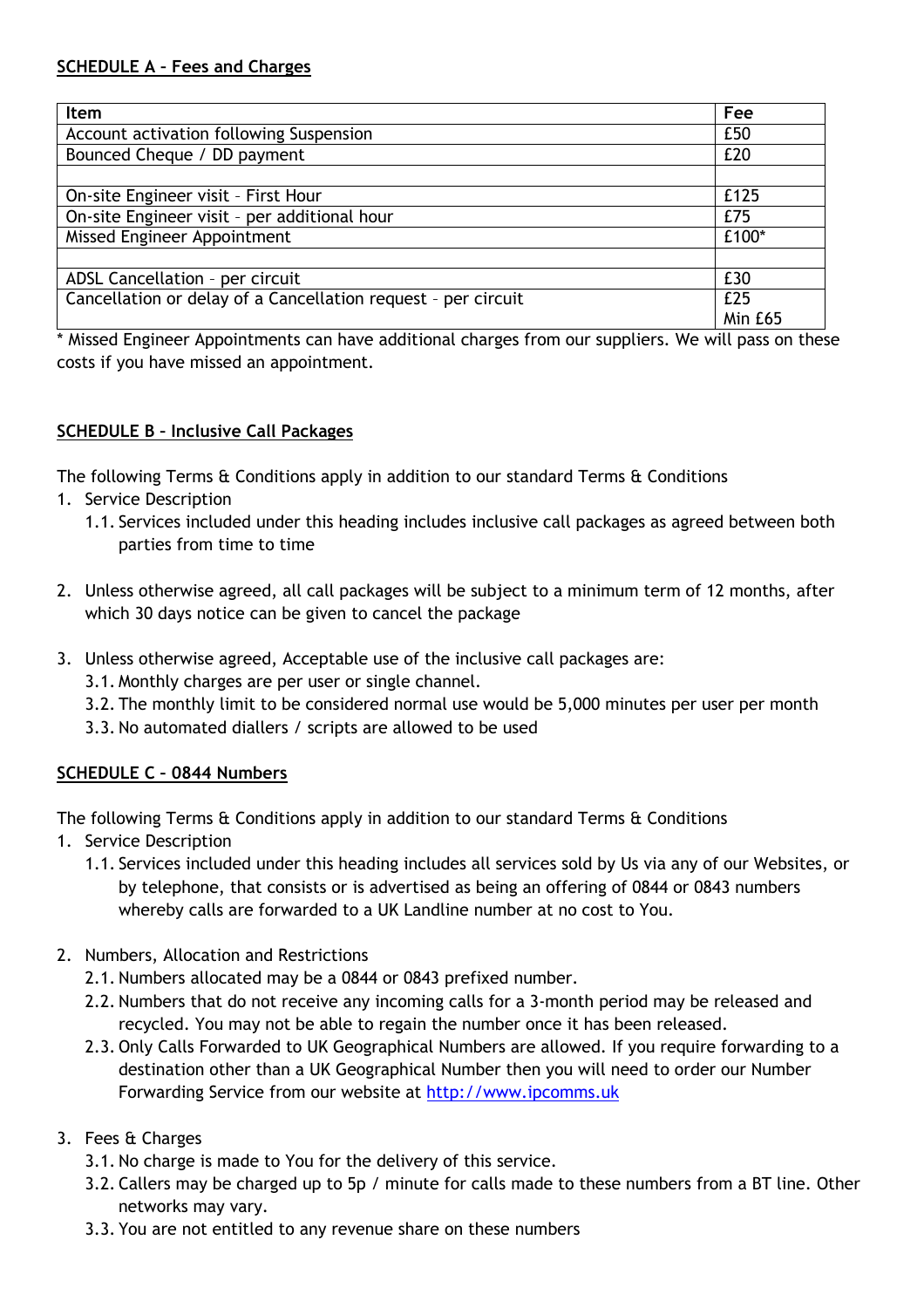## **SCHEDULE D – OUTPAYMENTS / REVENUE SHARES**

Where a revenue share or outpayment is offered on certain number ranges, the following will apply in addition to our normal Terms and Conditions.

- 1. We will provide you with a report at the start of each month for the preceding month's traffic. You will then need to submit an invoice to us by email to: accounts@ipcomms.uk.
- 2. Payments are made 45 days after month end provided that:
	- a. You submitted an acceptable invoice for the amount based on the reports we have sent to you, and
	- b. Payment has been received from BT
- 3. If you have used to service in breach of our terms & conditions, or to commit fraud or any unlawful act, or we have reason to suspect that the service has been used to commit fraud or any unlawful act, or used in breach of any Ofcom, PhonePayPlus or relevant regulatory body, or BT withhold payment to us for any reason, then
	- a. We reserve the right to withhold payment to you, and
	- b. You will be liable for any fines, penalties, costs or loss we suffer as a result, and
	- c. If you wish to contest our decision to enforce this clause, it will be your responsibility to provide proof that the service was used in accordance to our terms & conditions and UK law
- 4. We reserve the right to make amendments to reports issued retrospectively should a mistake be identified in the reports issued to you.
- 5. Outpayments on 0844/0843 numbers will only apply if:
	- Calls originated from inside the UK, and
	- Calls are forwarded to a UK landline or terminated on a VoIP device connected to our platform, and
	- Qualifying Call volumes exceed 4,000 minutes
	- Subject to any other terms & conditions made at the point of sale